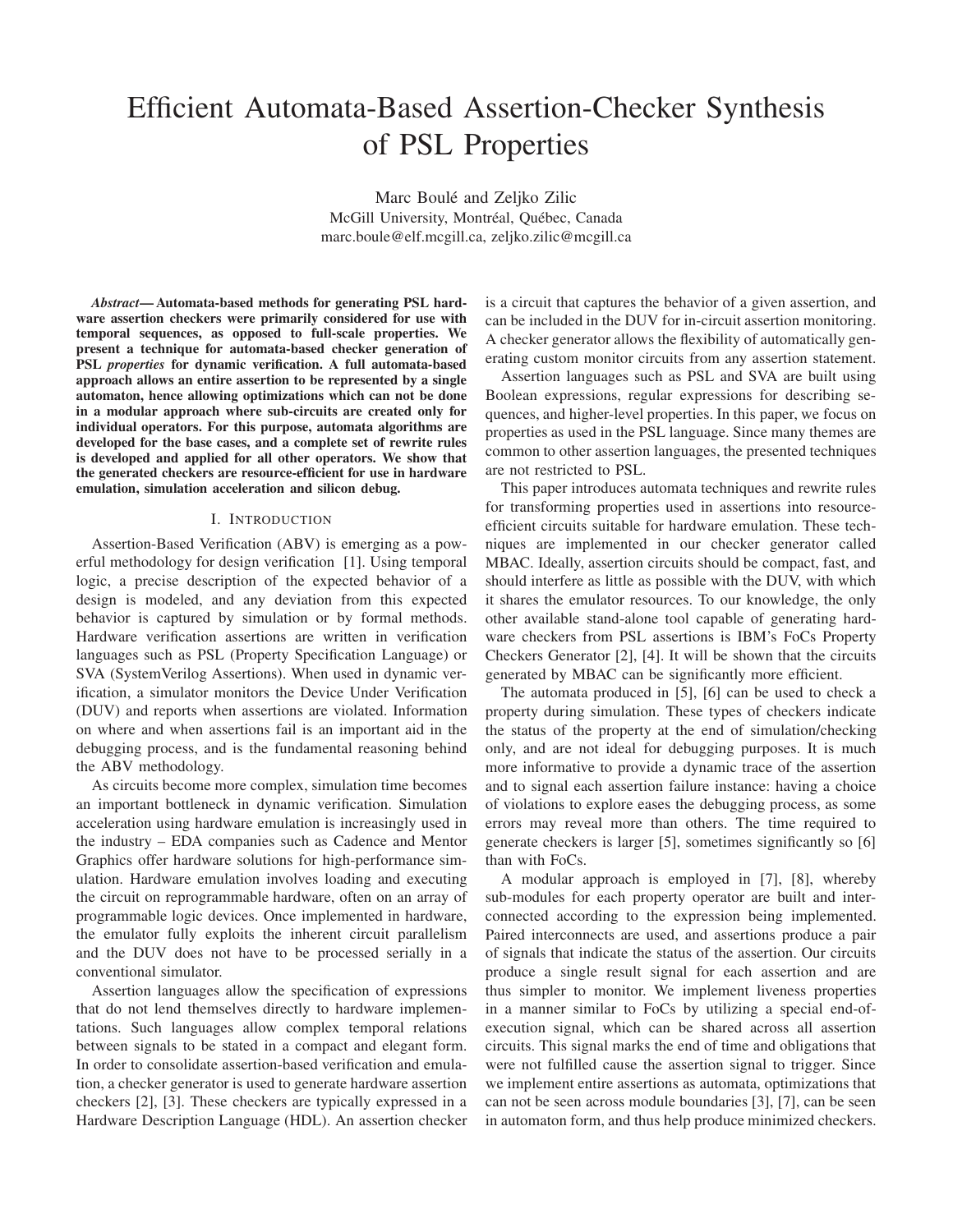The contributions of this paper are:

- 1) Introduction of efficient automata-based (as opposed to the modular approach) methods for compiling a base set of PSL properties, along with an implementation in our checker generator;
- 2) Introduction of a set of rewrite rules suitable for the remaining non-base properties, thereby simplifying the design of our checker generator (the simple subset of PSL imposes restrictions which do not allow most sugaring definitions [9] to be used as rewrite rules);
- 3) Presentation of the first published (to our knowledge) implementation of the entire set of PSL properties for dynamic verification, whether automata-based or other.

#### II. BACKGROUND

### *A. Assertion Languages and Properties*

While there are several modern assertion languages, our tool currently uses PSL (IEEE 1850 Standard, [10]), which is arguably the most complex. We briefly present its features, using the Verilog flavor, with emphasis on PSL properties.

The *Boolean Layer* in PSL is built around the Boolean expressions of the underlying HDL, in addition to symbols *true* and *false*. Let top-level Boolean expressions be represented by single primary symbols labeled  $b_i$ . Each  $b_i$  can be a single signal or a Boolean function of multiple signals. Sequential-Extended Regular Expressions (SEREs) are used to specify temporal chains of events of Boolean primitives. Under a defined clock signal, a simple sequence of Boolean expressions is satisfied in a given clock cycle if in previous clock cycles, each b*<sup>i</sup>* evaluates to true at its respective time point. For example, the SERE  ${b_1; b_2; b_3}$  evaluates to true (is matched, is observed) if  $b_3$  evaluates to true, and in the previous cycle,  $b_2$  was true, and before that,  $b_1$  was asserted.

**Definition 1**: *SEREs* are defined as follows [9]. If *b* is a Boolean expression and  $r$ ,  $r_1$  and  $r_2$  are SEREs, the following expressions are SEREs<sup>1</sup>:

• 
$$
b
$$
 •  $\{r\}$  •  $r_1; r_2 \cdot r_1 : r_2$   
•  $r_1 | r_2 \cdot r_1 \& r_2 \cdot [*0]$  •  $r[*]$ 

The curly brackets are equivalent to parentheses in conventional regular expressions, and the semicolon represents concatenation. In assertion context, concatenation of two Boolean expressions  $b_l$ ;  $b_r$  indicates that the Boolean expression  $b_l$  must evaluate to true in one cycle, and  $b_r$  must be true in the next cycle. The [∗] operator indicates a repetition of zero or more instances, and the | operator corresponds to SERE disjunction.

The colon operator denotes *SERE fusion*, which is a concatenation in which the last Boolean primitive occurring in the first SERE must intersect (both must be true) with the first Boolean primitive occurring in the second SERE. Empty SEREs in either side do not result in a match. The *length matching SERE intersection* (&&) requires that both argument SEREs occur, and that both SEREs start and terminate at the same time. The [∗0] operator is the empty SERE, and can be seen as a primitive which spans no clock cycles.

PSL defines additional syntactic "sugaring" operators which simplify the writing of assertions, but do not add expressive power to the language. The most popular PSL SERE sugaring operators are shown below, which we use as rewrite rules in the checker generator. b is a Boolean expression; r is a SERE;  $l, h$ and c are nonnegative integers with  $h \ge l$ ; and the  $\equiv$  symbol indicates equivalency, with a preferred direction to be used as a rewrite rule. The  $+$  superscript denotes a positive integer.

\n- \n
$$
r[+] \equiv r; r[*
$$
\n
\n- \n
$$
r[*0] \equiv [*0]
$$
\n
\n- \n
$$
r[*c^+] \equiv r; r; \ldots; r \text{ (c times)}
$$
\n
\n- \n
$$
r[*l:h] \equiv r[*l] \ldots |r[*h]
$$
\n
\n- \n
$$
b[->] \equiv \{(\sim b)[*]; b\}
$$
\n
\n- \n
$$
b[-> c^+] \equiv \{b[->]}[*c]
$$
\n
\n- \n
$$
b[-> l^+; h^+] \equiv \{b[->]}[*l:h]
$$
\n
\n- \n
$$
b[=c] \equiv \{b[->c]\}; (\sim b)[*]
$$
\n
\n- \n
$$
b[=l:h] \equiv \{b[->l:h]\}; (\sim b)[*]
$$
\n
\n- \n
$$
r_1 \& r_2 \equiv \{r_1\} \& \& \{r_2; [*]\} \mid \{r_1; [*]\} \& \& \{r_2\}
$$
\n
\n

The  $[\ast c]$  and  $[\ast l: h]$  operators are known as repetition count and repetition range. The first four operators can be used without the SERE r, in which case  $r = true$  is implied. The  $\vert = \vert$ operator corresponds to non-consecutive repetition, whereas the  $[->]$  operator is known as goto repetition. The single  $\&$ is called non-length-matching intersection.

PSL also defines *properties* on sequences and Boolean expressions. When used in properties, SEREs are placed in curly brackets. Sequences are denoted using the symbol s, which are formed from SEREs:

$$
s := \{r\}
$$

SEREs and sequences are different entities, and production rules are more constrained than what was stated in the definition of SEREs (Definition 1). For example, the && operator requires arguments in curly brackets. Since we are mainly concerned with the effect of an operator, the exact syntax rules are deferred to [9].

Properties, like SEREs, are built from a reasonably compact set of operators, to which "sugaring" operators are also added. However, because the simple subset imposes many modifications to the arguments of properties, we will not make the distinction between sugaring and base operators.

Some forms of properties are not suitable for simulation and can only be evaluated by formal methods. The portion of PSL suitable for simulation is referred to as the *simple subset* of PSL. The PSL foundation language properties are shown below (in the Verilog flavor). The properties have been slightly modified to reflect the recent IEEE standard for PSL [10], and are presented with the simple subset modifications (Section 4.4.4 in [10]). Since entire properties are clocked to the same signal edge in our checkers, the clocking property is not shown. Furthermore, PSL's LTL operators  $X, G, F, U$  and  $W$ are syntactically equivalent to next, always, eventually!, until!

<sup>&</sup>lt;sup>1</sup>The clocking operator was purposely omitted because PSL expressions will be implicitly clocked to the default clock, specified with PSL's default clock directive.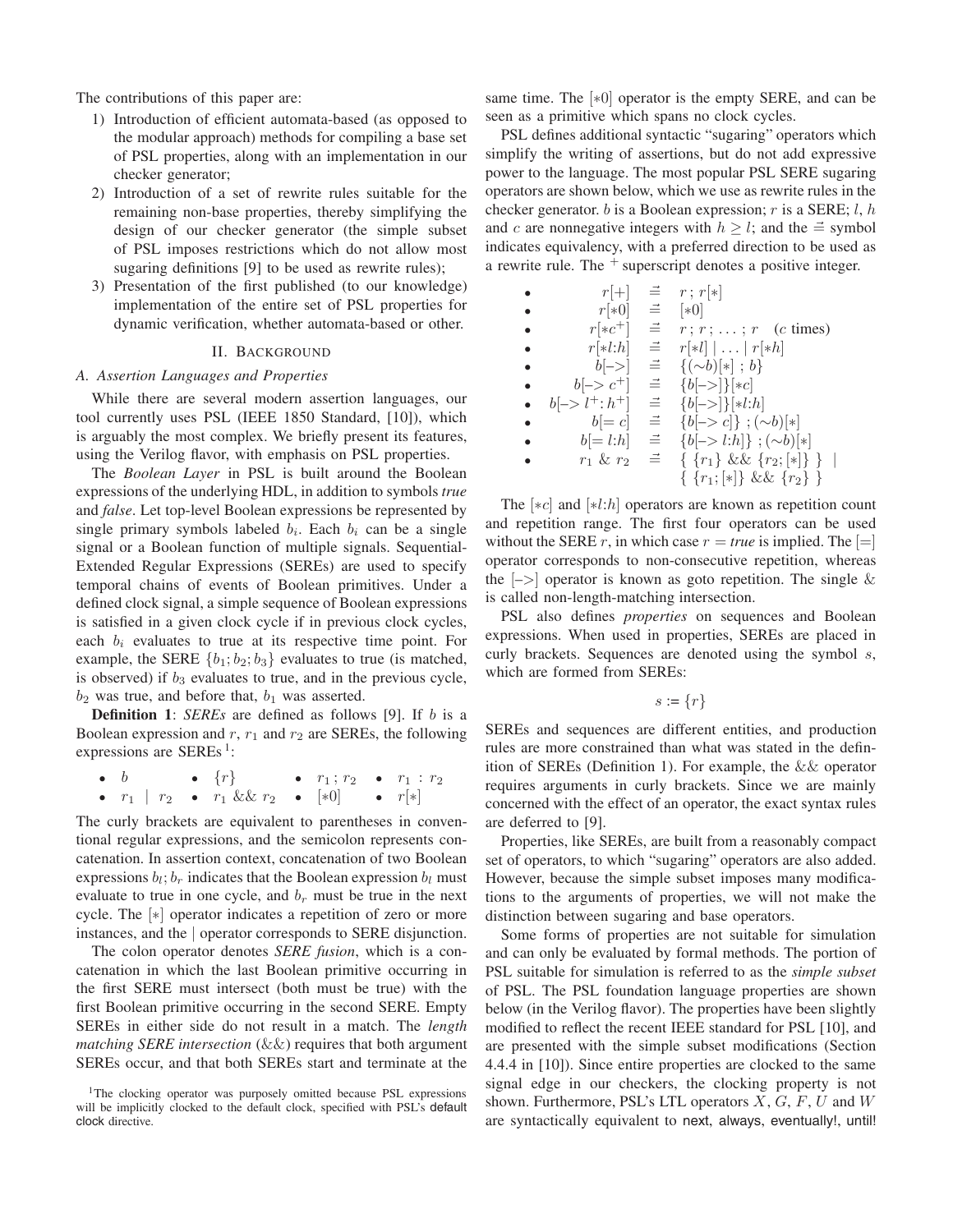and until, respectively, and are omitted.

**Definition 2**: Let  $b$ ,  $b_1$  and  $b_2$  be Boolean expressions, let s be a sequence and let  $p$ ,  $p_1$  and  $p_2$  be properties. If l, h and c are nonnegative integers with  $h \geq l$ , then PSL *foundation language properties* are defined as follows in the simple subset. Here,  $+$  also denotes a positive integer.

| b                           | (p)                                                                          |
|-----------------------------|------------------------------------------------------------------------------|
| $\mathcal{S}_{0}$           | s!                                                                           |
| $p$ abort $b$               | !b                                                                           |
| $p_1$ && $p_2$              | $b \parallel p$                                                              |
| $b \leq b$                  | $b \rightarrow p$                                                            |
| $s \models > p$             | $s \models > p$                                                              |
| $p$ until $b$<br>$\bullet$  | $b_1$ until $b_2$                                                            |
| $p$ until! $b$<br>$\bullet$ | $b_1$ until! $b_2$                                                           |
| $b_1$ before $b_2$          | $b_1$ before $b_2$                                                           |
| $b_1$ before! $b_2$         | $b_1$ before! $b_2$                                                          |
| next $p$                    | next_event(b)(p)                                                             |
| next! $p$                   | next_event! $(b)(p)$                                                         |
| next[c](p)                  | next_event(b)[ $c^+$ ](p)<br>$\bullet$                                       |
| next [c](p)                 | next_event! $(b)[c^+] (p)$<br>$\bullet$                                      |
| next_a[ $l:h$ ] $(p)$       | next_event_a(b)[ $l^+$ : $h^+$ ](p)<br>$\bullet$                             |
| next_a![ $l:h$ ] $(p)$      | next_event_a!(b)[ $l^+$ : $h^+$ ](p)<br>$\bullet$                            |
| next_e[ $l:h$ ] $(b)$       | next_event_e(b <sub>1</sub> )[ $l^+$ : $h^+$ ](b <sub>2</sub> )<br>$\bullet$ |
| next_e! $[l:h](b)$          | next_event_e! $(b_1)[l^+; h^+] (b_2)$<br>$\bullet$                           |
| always $p$                  | never $s$                                                                    |

• eventually! s

Semantics of each property will be discussed in the next section, as it is rewritten or implemented in an automaton form. Properties that appear below the separating line are those for which rewrite rules to the basic cases (above the line) will be devised. Following the above definition of properties, it can be observed [3] that sequences and Boolean expressions can be interpreted in two modes in dynamic verification.

**Definition 3**: *Conditional mode*. Context for which the detection of a sequence or Boolean expression must be performed. For each start condition of a Boolean expression (sequence), the result signal is triggered each and every time the Boolean expression (chain of events described by the sequence) is observed.

**Definition 4**: *Obligation mode*. Context for which the failure of a sequence or Boolean expression must be identified. For each start condition, if the chain of events described by the Boolean expression or sequence does not occur, the result signal is triggered. For a given start condition of a sequence, only the first failure is identified.

For example, in assertions

$$
\text{assert never } \{b_1\,;\,b_2\};
$$
\n
$$
\text{assert always } (\{b_1\,;\,b_2\}\ \mid\gt>p_1);
$$

both sequences are in *conditional* mode because their presence is used to detect a failing condition. On the other hand, in

assert always 
$$
\{b_1; b_2\};
$$
 assert always  $(b_1 \rightarrow \{b_2; b_3\});$ 

both sequences are in *obligation* mode because their failure to

occur is used to trigger a condition.

As shown in Definition 2, Boolean expressions and sequences can be used directly as properties. When such a case occurs, a start condition indicates that the Boolean expression or sequence should occur, and that a non-occurrence constitutes a violation of the expected behavior. The obligation that is placed on sequences is not strong, meaning that if the execution terminates and the sequence did not complete, no error is signaled. A strong sequence, s!, is used to indicate that each start condition should see the sequence complete. For these types of properties to be evaluated properly, an end-of-execution (EOE) signal must be provided by the user. This signal is normally at logic-0 and must be asserted for at least one clock cycle when the simulation / emulation has completed. If an EOE occurs during the processing of a strong sequence, the assertion signal will trigger.

As an example of the use of properties in concrete hardware verification, consider the property encountered in the verification of bus arbiters:

always (
$$
{requestA} \mid-> {(\sim grant A)[*0:15]}
$$
; grantA))

This property states that when a request is issued to the arbiter, agent A will receive a bus grant within 16 clock cycles. If the stated condition is not satisfied, an assertion error occurs.

A *checker generator* is the tool that transforms assertions into assertion monitor-circuits (checkers), directly usable in hardware emulation. Individual assertions, once converted to circuit form, are also referred to as *assertion circuits*.

#### *B. Automata for Sequences and Boolean Expressions*

An automaton can be depicted by a directed graph, where vertices are states, and the conditions for transitions among the states are inscribed on edges [11]. In our case, the transition conditions are symbols which represent complete Booleanlayer expressions. For a given assignment of various symbols, all conditions that are true will cause a transition into a new *set* of active states, thereby producing a non-deterministic automaton. A sequence can be converted to an equivalent finite automaton in a recursive manner [12]. First, terminal automata are built for the Boolean expressions. Next, these automata are recursively combined according to the operators used in a sequence.

In the automaton that represents an assertion, an assertion violation is reported each time a final state is activated. To provide more useful debug information, our automata algorithms are designed such that the assertion result signal does not simply indicate a yes/no answer obtained at the end of execution, but rather a continuous and dynamic report of when the assertion has failed.

Henceforth,  $A(exp)$  and  $A_C(exp)$  indicate the construction of an automaton for a given PSL expression. We will use symbols s and b for representing sequences and Boolean expressions respectively. Subsequently,  $A(s)$  and  $A(b)$  denote *obligation mode* automata for sequences and Boolean expressions, respectively, in accordance with Definition 4. This mode will be employed when Boolean expressions or sequences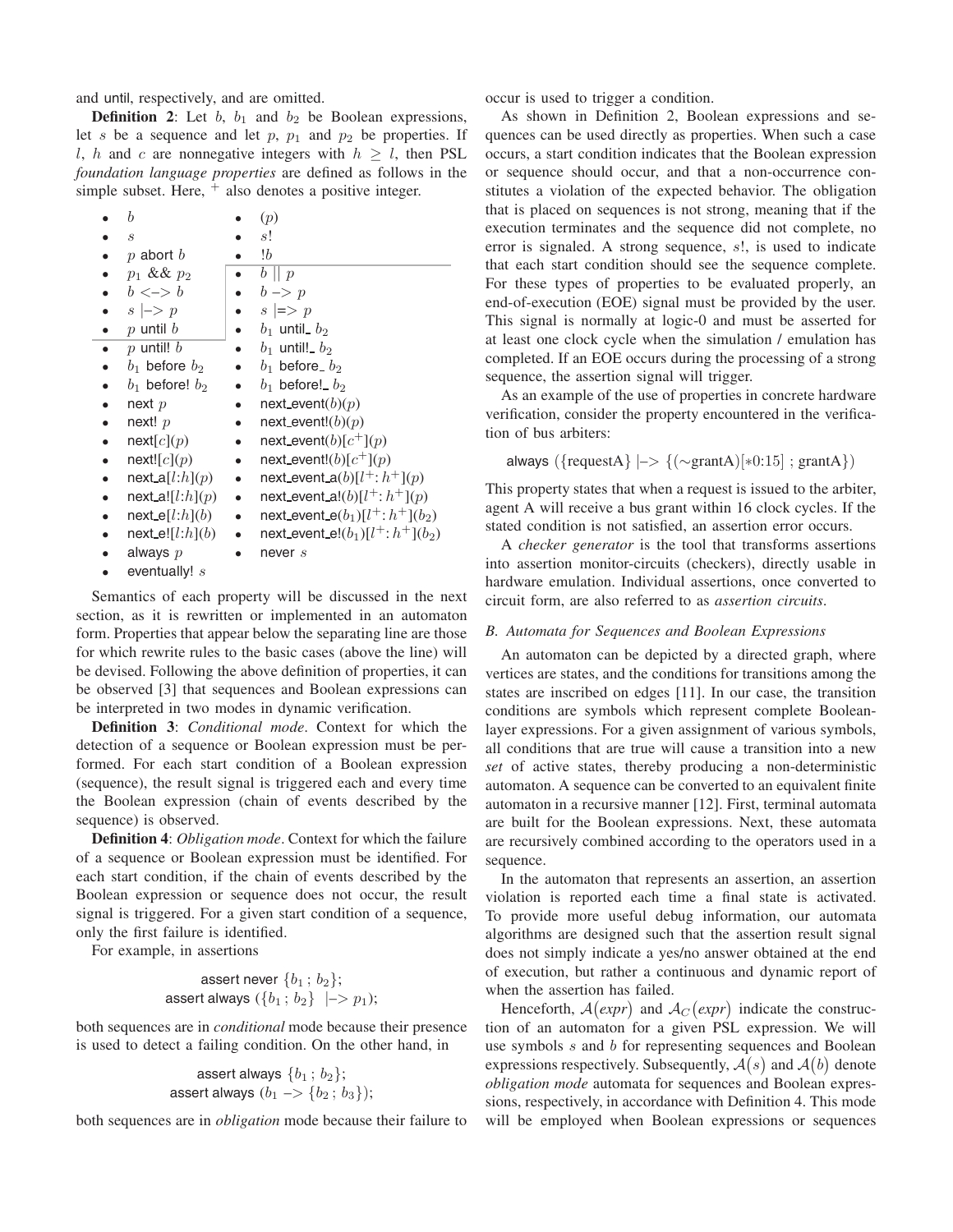

are used in properties. Some properties such as never and suffix implication also require *conditional mode* sequences and Boolean expressions, for which the corresponding automata are denoted  $A_C(s)$  and  $A_C(b)$ . Since a Boolean expression b can be seen as the sequence  ${b}$ , the construction of automata for Boolean expressions in both modes is subsumed by the construction of automata for sequences. Further details of constructing automata for sequences appear in [12], but are not required for this paper.

Figures 1 and 2 show simple automata for the Boolean expressions *true* and *false*, in both modes. In Figure 2, since the *false* symbol can never be true, the automaton never reaches the final state. Figure 3 shows a conditional mode automaton for detecting the sequence  $\{a; b[^*0:1]; c\}$ . Figure 4 shows how the same sequence is processed in obligation mode by an automaton. When a conditional mode automaton reaches a final state (double circle), the expression represented by the automaton has been *detected*. When an obligation mode automaton reaches a final state, the *first failure* of the expression has been caught. The state in a bold circle is the start state of the automaton.

## III. TRANSFORMING PROPERTIES INTO CIRCUITS

We now show how to transform properties into automata, for subsequent conversion to circuit form. The resulting HDL circuit descriptions become the checkers that are responsible for monitoring the behavior that is modeled by the assertions. Implementing an automaton in hardware is done in two parts. First, each state signal is sampled by a flip-flop (FF). The FF's output is referred to as the sampled state-signal. Second, a state signal is defined as a disjunction of the edge signals that hit a given state. An edge signal is a conjunction of the edge's symbol with the sampled state signal from which the edge



originates. The signal which is returned by the automaton, called result signal, is a disjunction of the *state signals* of the final states (as opposed to the sampled state signals). This is an important distinction because when the automaton represents the left side of a non-overlapping temporal implication, for example, this result signal is used as the start condition for the right side, which must start immediately when the start condition is detected. In sum, automata are implemented in hardware using combinational logic and flip-flops. In this section, target properties from Definition 2 will be underlined.

To show how properties and automata relate, compiling property (p) simply involves the automaton returned by the argument of this property, namely  $\mathcal{A}(p)$ . Since the parentheses are used for grouping:

$$
\mathcal{A}(\mathfrak{p}) = \mathcal{A}(\mathfrak{p})
$$

Compilation of a PSL property involves recursively scanning the syntax tree of the PSL expression. Each node returns an automaton describing the behavior of the sub-property rooted at that node. The parent then builds its own subproperty automaton from its children automaton(s), using a variety of transformations and operations.

Properties are inherently in obligation mode; however, Definition 4 is too strict for use in properties. To provide more debugging information for properties, the obligation is not limited to the first failure for each start condition. For example, the property never  $\{a\}$  is made to trigger every time a is observed. Since properties are meant to catch failures, the PSL directive assert  $p$  does not affect the automaton for  $p$ :

$$
\mathcal{A}(\text{assert } p) = \mathcal{A}(p)
$$

An assertion signal is normally at logic-0, and triggers when a violation is observed.

In general, automata equivalency  $\equiv$  means that both automata detect the same patterns, and does not imply that both automata are identical. In automata theory, equivalent automata are said to accept the same language. The = sign above emphasizes that the automata are in fact identical.

## *A. Implementation of Base Cases*

The approach for implementing the base cases consists in taking the automaton(s) returned by the arguments of a property, and then building a single resulting automaton for the property and its arguments. This way, an entire assertion can be represented by a single finite automaton.

The properties  $\underline{!b}$  and  $b_1 \leq b_2$  are in effect relegated to the Boolean layer in the simple subset. The negation and equivalency of properties – as allowed in full PSL – create properties that are not suitable for monotonically advancing time. The simple subset version of these properties are therefore handled in the  $A(b)$  construction. Equivalency is rewritten as the Boolean expression: ( $\sim b_1 \mid b_2$ ) & ( $\sim b_2 \mid b_1$ ).

The automata for properties  $\underline{b}$  and  $\underline{s}$  are obtained by constructing  $A(b)$  and  $A(s)$  respectively. Implementing property <u>s!</u> involves constructing  $A(s)$  with a slight modification. The typical obligation mode automaton for  $s$  is constructed, with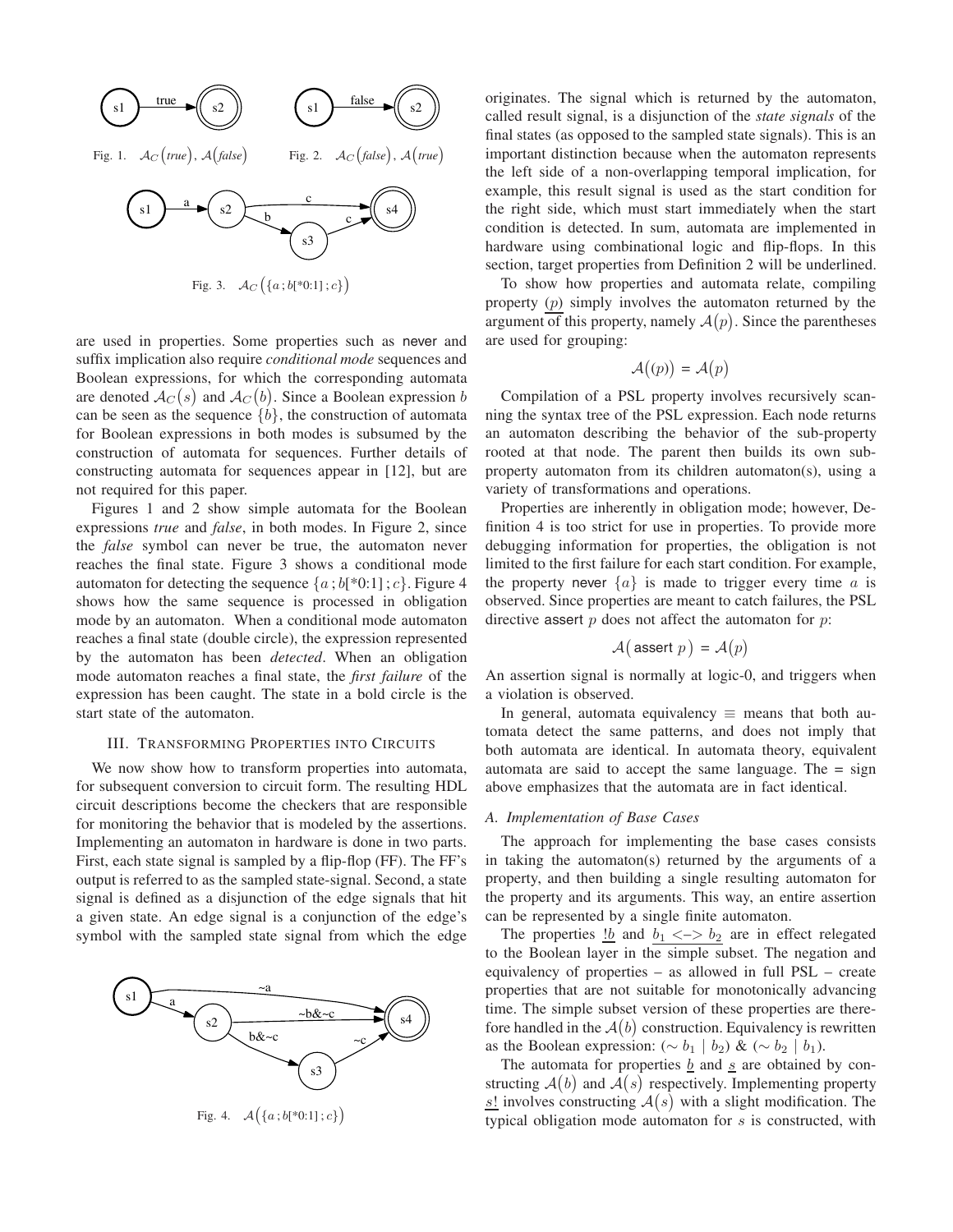added edges that cause the automaton to transition from any active state to a final state upon activation of the end-ofexecution signal. If the automaton is processing a sequence when the EOE occurs, a completion is not fulfilled and an error is detected.

Handling the  $p$  abort  $b$  property involves modifying the automaton of p. When the abort operator is encountered in the syntax tree,  $A(p)$  is built and a new primary symbol for  $~\sim b$  is created. This primary symbol is then and-ed to each symbol on the edges in  $A(p)$ . When an abort is asserted, all transitions in the automaton are disabled and the automaton is in effect reset.

Constructing an automaton for the  $p_1$  &&  $p_2$  property involves creating an automaton for:

$$
\mathcal{A}(p_1)\mid \mathcal{A}(p_2)
$$

The | operator represents automata disjunction, a well-known operator [11]. The disjunction is required because a failure by either sub-property constitutes a failure for the && property. At this point, we start noticing a form of negation between conditional behavior and obligation behavior. This was seen earlier, when the example  $A_C(true) = A(false)$  was shown. The negation behavior was also observed in [5]. In our work, the negation is not perfect given the dynamic behavior we wish our circuits to offer. In dynamic property checking, a proper negation between both modes is not apropriate because a sequence that failed once could continue to fail for the remainder of execution, which is inadequate for debugging purposes.

Although rewriting p until b as  $\{(\sim b)[+] : \{p\} \}$  might appear logical, this can not be included as a rewrite rule in the next subsection. Fusion with a property is not valid in PSL syntax. We keep the equivalency here however, because it illustrates what is done in the kernel. The algorithm for the fusion of two automata was developed in the context of SEREs [12]; however, the algorithm can be used on property automata as well, given that sequence automata and property automata are based on the same automata techniques. In other words, the automata fusion algorithm can be seen as a general automata operator, in the same class as automata disjunction, which was used above for the && property. For the until rewrite, all that must be done is to ensure that the semantics of the fusion operator is appropriate and provides the desired behavior in the context of properties, which we explain next (full proofs are omitted for reasons of space).

The until operator states that property  $p$  must be true on each cycle, up-to, but not including, b being true. The overlap created by the fusion has the effect of sending a start condition to p for each cycle of consecutive  $\sim b$ 's. In our dynamic semantics for the until operator, the property is allowed to fail multiple times for a given start condition when  $b$  is continuously false.

Suffix implication is often used in assertions, and will be utilized in some of the rewrite rules of the next subsection. Implementing the  $s \models > p$  suffix implication can be summarized by the following strategy:

## $\mathcal{A}_C(s):\mathcal{A}(p)$

When used in the context of automata, the ":" symbol denotes the actual automata fusion algorithm, the same algorithm that is invoked when the SERE fusion operator ":" is encountered. Using fusion in properties does not create unwanted sideeffects, considering that the empty SERE can not cause a match on either side of fusion. In properties, a conditional or obligation mode automaton's start state can never be a final state; this creates automata behavior that is consistent with the formal semantics of PSL in Appendix B in [9]. As an example, when a sequence automaton's start state is a final state, and this sequence is used as a precondition to suffix implication, the empty match can not cause the post-condition to be enforced. When a conditional mode sequence automaton is used at the property level and its start state is a final state, the state is made non-final. When an obligation mode sequence automaton is built for a sequence that can not hold, the automaton from Figure 1 is returned to the parent operator. This allows the proper processing of the following assertions:

$$
\text{assert always } \{s\} \mid >> \{ \{b\} \&\&\{b;b\} \};
$$
\n
$$
\text{assert always } \{b[*0:1]\} \mid >> p;
$$

In the first line, the length-matching intersection results in a post-condition automaton identical to Figure 1. The assertion thus fails whenever  $s$  is observed. In the second line,  $b$  must be asserted *once* in order for the post-condition to be enforced. The null intersection and empty repetition  $([*0])$  are known as *degenerate* sequences. Fusion is also used in the algorithm for suffix implication presented in [5].

Property replication using the forall operator  $2$  is implemented by looping through each value of the forall value set, and performing the automata disjunction of each subproperty's automaton.

In our work, a full automaton approach allows the production of efficient automata. Consider the following examples, which yield *identical* automata, as opposed to the modular approach which will not simplify the goto repetition, given the preceeding always operator. A modular approach will generate more checker code in the second example than in the first, even though both assertions are semantically identical.

assert always 
$$
\{a\}
$$
 |=> b;  
assert always  $\{a[->\}]$  |=> b;

#### *B. Rewrite Rules for Properties*

Most properties from Definition 2 do not need to be explicitly handled in the checker generator kernel. When such properties can be expressed using the base cases from the previous subsection, they are dynamically rewritten when encountered during checker generation. The rules by which these properties are rewritten are called *rewrite rules*. In some cases, the semantics of the property can be captured by a single sequence, for others, sequences and base properties are used.

As indicated in the introduction, using the sugaring definitions from Appendix B in [9] as rewrite rules is generally

<sup>2</sup>The forall operator is not a *foundation language property* as such [9].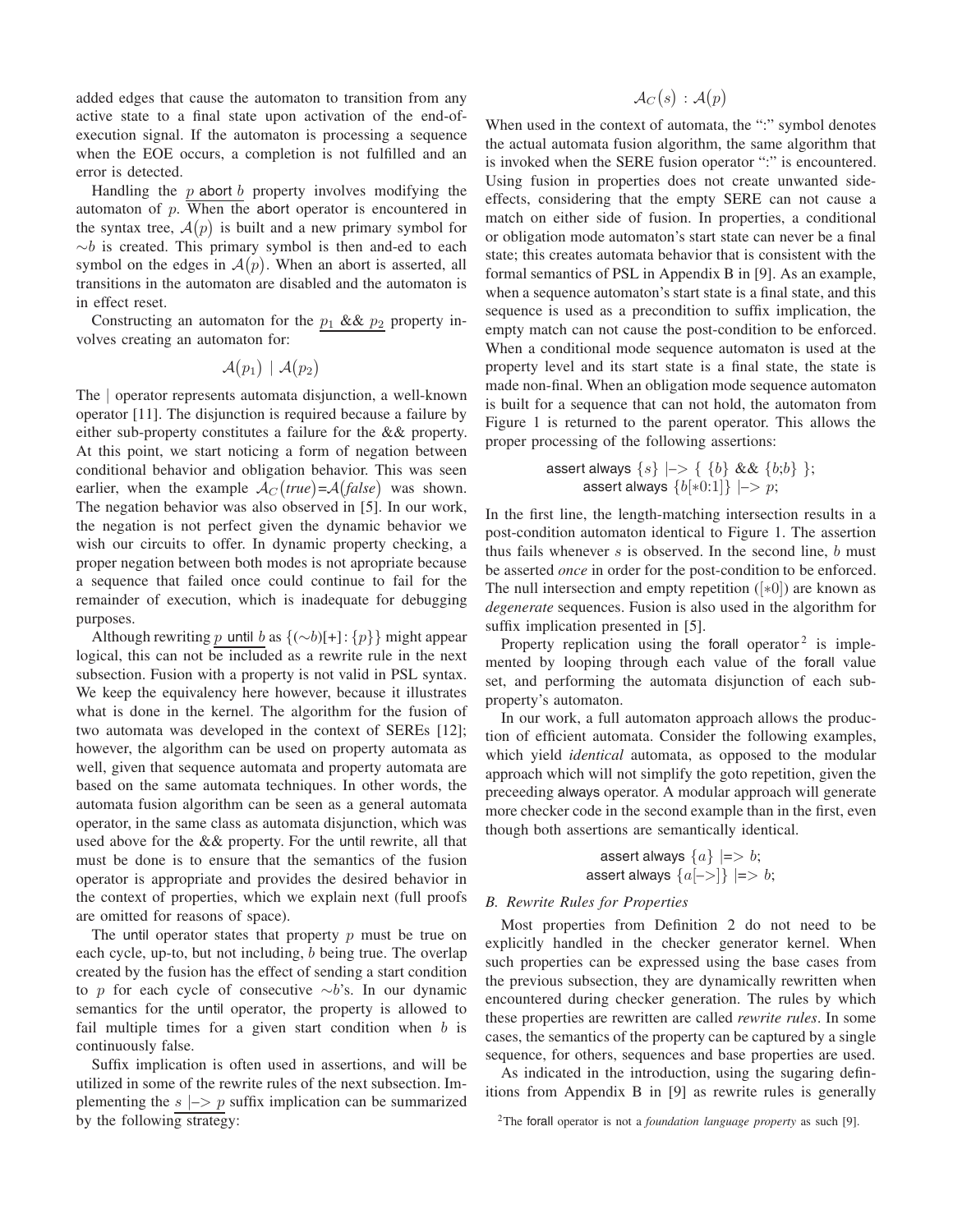not feasible because of the restrictions imposed by the simple subset. For this purpose, we introduce a set of rewrite rules that is suitable for the simple subset of PSL, within the context of dynamic verification. The rules are not intended to extend upward to full PSL. Although a few rewrite rules may appear intuitive, they are nonetheless included for completeness. The following sugaring definition shows an example of why such definitions can generally not be used as rewrite rules:

always 
$$
p = \neg
$$
 eventually!  $\neg p$  (G  $p = \neg F \neg p$  [9])

The above sugaring definition for always can not be used in the simple subset because negating a property is not permitted. In this section, rewrite rules that are compatible with the simple subset are developed. In some cases, the easiest way to handle an operator is by rewriting it using a more complex operator. Since the more complex operator has to be handled, we avoid writing particular code for the simpler cases. For example, rewriting next a using next event a may appear overly complex; however, since next event a already exists and must be supported, it subsumes all simpler forms of this family of operators.

Shown below are the rewrite rules that we have developed for the simple subset of PSL. A brief explanation follows each rule, while full proofs are omitted for space reasons.

$$
b \parallel p \quad \equiv \quad (\sim b) \Longrightarrow p
$$

In the simple subset, one of the properties used in disjunction must be a Boolean expression. For simplicity, in the rule above and in Definition 2, the Boolean expression is shown as the left argument. This rewrite rule is based on the fact that if the Boolean expression is not true, then the property must be true; else the property is automatically true because b is true.

$$
b \longrightarrow p \quad \equiv \quad \{b\} \mid \implies p
$$

Since a Boolean expression can be easily expressed as a sequence, we can rewrite the above form of implication to a suffix implication.

$$
\text{always } p \equiv \{ [+] \} \mid >> p
$$
\n
$$
\text{never } s \equiv \{ [+] : s \} \mid >> false
$$

As explained in the previous subsection, suffix implication has a conditional-mode sequence as a precondition (prefix), and a property as a post-condition (suffix). When a property must always be true, it can be seen as the post-condition of a suffix implication with a constantly asserted precondition ([+] is sugaring for *true*[+]). When a sequence must not occur, a property which fails instantly is triggered upon the sequence detection. Because suffix implication does not have a clock cycle delay between pre and post-conditions, these rewrites offer the correct timing.

$$
\begin{array}{rcl}\n\text{next } p & \stackrel{\Rightarrow}{=} & \text{next}[1](p) \\
\text{next! } p & \stackrel{\Rightarrow}{=} & \text{next}![1](p)\n\end{array}
$$

The above rewrites use a slightly more explicit form of next operators. Since the right-hand side of this rule is not terminal, it is subsequently rewritten using another rule. This recursive process continues until no more rewrites apply, and we reach sequences, Boolean expressions or base cases from the previous subsection.

eventually! 
$$
s \equiv \{[+] : s\}!
$$

Rewriting the eventually! operator is done by enforcing that the sequence s must complete before the end of execution. The sequence may start at any time after it is triggered, hence the fusion with [+]. This rewrite does not apply to degenerate sequences, which are handled separately.

$$
p \text{ until! } b \equiv (p \text{ until } b) \&\& \text{ } (\{b[->]\})
$$

Property conjunction and the weak version of the until property are base cases. The strong version of this property is created by using the weak version, and adding a temporal obligation for the releasing condition to occur, namely b. This can be modeled by the strong single-goto of the Boolean condition b. If the end-of-execution occurs before the releasing condition has manifested itself, the assertion will trigger, even though the weak until may have always held.

$$
\frac{b_1 \text{ until } b_2}{b_1 \text{ until } b_2} \stackrel{\equiv}{=} \{(b_1)[+] : (b_2)\}
$$
  

$$
\frac{b_1 \text{ until } b_2}{b_1 \text{ until } b_2} \stackrel{\equiv}{=} \{(b_1)[+] : (b_2)\}
$$

The behavior of the overlapped until\_ properties can be captured by sequences, given that no properties are allowed in their arguments in the simple subset. It should be noted that the rewrites above create sequences in the place of the operators they replace, and are inherently in obligation mode. The rewrite rules state that  $b_2$  must occur fused with a block of any number of consecutive  $b_1$ 's. Since fusion is used,  $b_1$  must be true for at least one cycle concurrently with  $b_2$ , therefore the overlap required by the "-" is also well modeled.

$$
\begin{array}{ccc}\n\frac{b_1 \text{ before } b_2}{b_1 \text{ before } b_2} & \stackrel{\Rightarrow}{=} & \{ (\sim b_1 \& \sim b_2) [\ast] \ ; \ (b_1 \& \sim b_2) \} \\
\frac{b_1 \text{ before } b_2}{b_1 \text{ before } b_2} & \stackrel{\Rightarrow}{=} & \{ (\sim b_1 \& \sim b_2) [\ast] \ ; \ (b_1 \& \sim b_2) \} \\
\frac{b_1 \text{ before } b_2}{b_1 \text{ before } b_2} & \stackrel{\Rightarrow}{=} & \{ (\sim b_1 \& \sim b_2) [\ast] \ ; \ b_1 \} \\
\end{array}
$$

The before family of properties can also be modeled by obligation mode sequences. The overlapped versions state that  $b_1$  must be asserted before or simultaneously with  $b_2$ . The strong versions also expect  $b_2$  to occur before EOE, if not the assertion will trigger.

$$
\begin{array}{rcl}\n\text{next}[c](p) & \equiv & \text{next event}(true)[c+1](p) \\
\text{next}![c](p) & \equiv & \text{next event}(true)[c+1](p)\n\end{array}
$$

Alternate rewrite rules for next[c](p) could also be developed using next a. The above form is chosen here so that the " $c+1$ " artifact can be better explained; this explanation will also apply to some of the rewrite rules that will follow. When converting a next property to a next event property, there is a slight nuance as to what constitutes the next occurrence of a condition. The next occurrence of a Boolean expression can be in the current cycle, whereas the plain next implicitly refers to the next cycle. Therefore, when utilizing next event(*true*) to subsume next, an extra cycle must be added, hence the increment by one on c. Another reasoning shows the consistency between the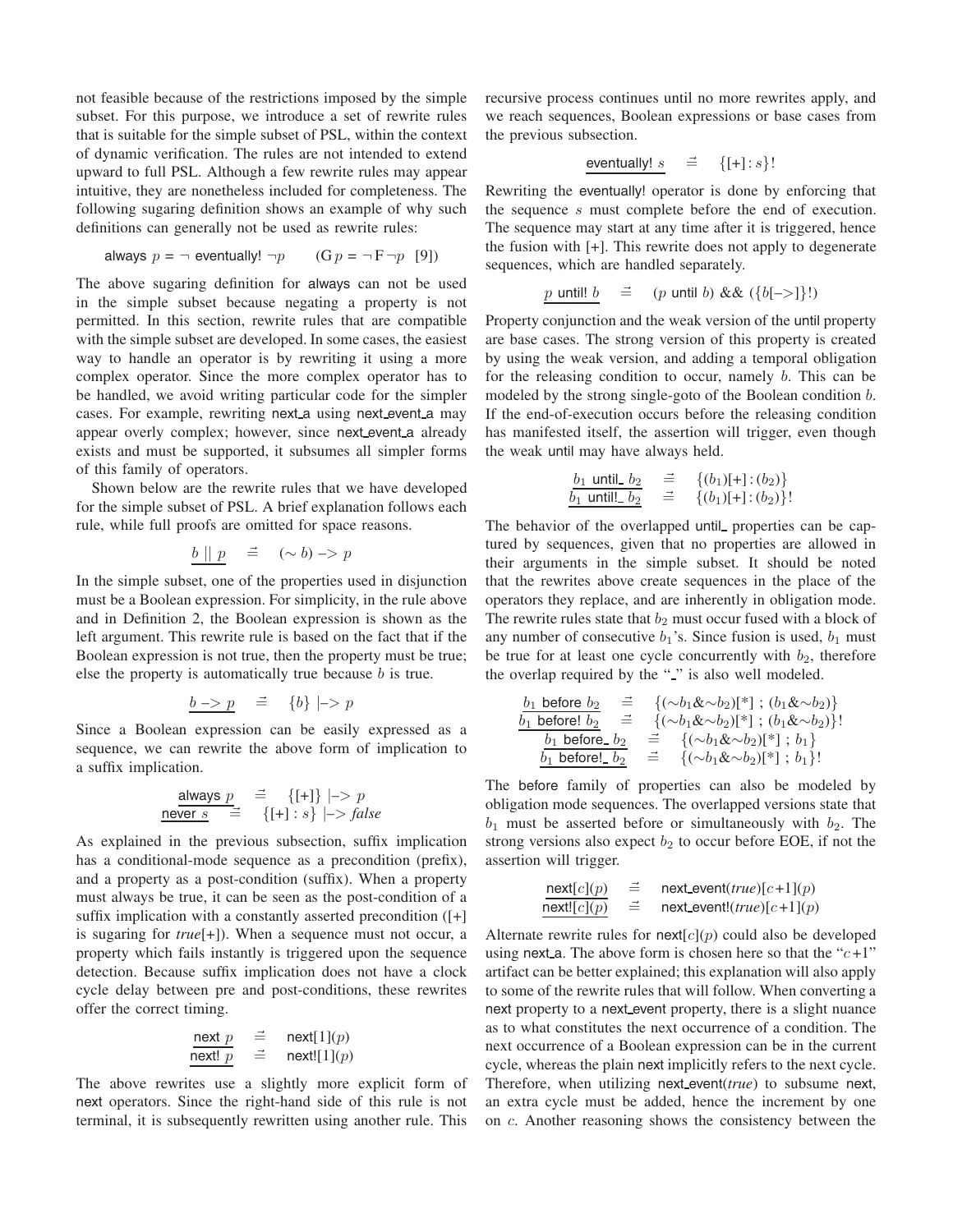operators: we observe that  $next[0](p)$  could not be modeled without the increment because next event(b)[ $c^+$ ](p) requires a positive count. Incidentally, next[0]( $p$ ) is equivalent to ( $p$ ).

| next_a[ $l:h$ ] $(p)$ | $\equiv$ | next_event_a(true)[ $l+1 : h+1$ ](p)   |
|-----------------------|----------|----------------------------------------|
| next_a! $[l:h](p)$    | 르        | next_event_a! $(true)[l+1: h+1](p)$    |
| $next_e[l:h](b)$      | ≞        | next_event_e(true)[ $l+1$ : $h+1$ ](b) |
| next_e! $[l:h](b)$    | 르        | next_event_e! $(true)[l+1:h+1](b)$     |

The above family of rewrite rules for the next a and next e properties are based on the fact that the next event version is a more general case, with the "+1" adjustment to handle the mapping of the Boolean *true*, as indicated previously.

| next_event(b)(p)     | ⋍<br>=               | next_event(b)[1](p)     |
|----------------------|----------------------|-------------------------|
| next_event! $(b)(p)$ | $\rightarrow$<br>$=$ | next_event! $(b)[1](p)$ |

When no count is specified for the above form of next event, a count of 1 is implicit.

| next_event(b)[ $c^+$ ](p) | ≝ | next_event_a(b)[ $c$ : $c$ ](p) |
|---------------------------|---|---------------------------------|
| next_event! $(b)[c^+](p)$ | ≝ | next_event_a! $(b)[c:c](p)$     |

The strategy behind the above rewrites is to utilize the next event a form, with identical upper and lower bounds for the range. The semantics of next event a is explained next.

next\_event\_a(b)[ $l^{\dagger}:h^{\dagger}$ ](p)  $\equiv$  {b[->l:h]} |->(p)

The next\_event\_a property states that all occurrences of the next event within the specified range must see the property be true. This can be modeled using a goto repetition with a range as a precondition to the property. This in effect sends a start condition to the property each time  $b$  occurs within the specified range after the current property received its start condition. These types of properties are notorious for creating highly pipelined and temporally complex chains of events. The automaton approach is well suited to handle these situations.

$$
\frac{\text{next.event.a!}(b)[l^+ : h^+] (p)}{\text{next.event.a}(b)[l : h](p) \& \& \{b[->h]\}!}
$$

This is the strong version of the full next event a property. Similarly to the strong non-overlapped until property, it is rewritten using the weak version, to which a necessary completion criterion is conjoined. The addition of the strong goto sequence with the  $h$  bound indicates that for each start condition of the next event a, all  $h$  occurrences of the  $b$  event must occur before execution terminates.

$$
\begin{array}{llll}\n\text{next.event_e}(b_1)[l^+ : h^+](b_2) & \equiv & \{b_1[->l : h]: b_2\} \\
\text{next.event_e}(b_1)[l^+ : h^+](b_2) & \equiv & \{b_1[->l : h]: b_2\}!\n\end{array}
$$

The next event e properties state that  $b_2$  should be asserted at least once in the specified range of next events of  $b_1$ . This behavior is modeled by a goto repetition that is fused with the consequent. Once the  $b_2$  consequent is observed in the proper range, the obligation mode sequence has completed and will not indicate a failure. The strong version is created by using a strong sequence.

$$
s \mid >> p \quad \equiv \quad \{s \text{ ; true}\} \mid >> p
$$

This rewrite rule follows from the sugaring definition in Appendix B in [9]. The simple subset does not affect this definition, therefore it can be used directly as a rewrite rule.

## IV. EXPERIMENTAL RESULTS

In this section, the circuits produced by the MBAC checker generator are evaluated using various test assertions. The hardware comparison metrics involve synthesizing the assertion circuits using ISE 6.2.03i from Xilinx, for a XC2V1500–6 FPGA. The number of flip-flops (FF) and four-input lookup tables (LUT) required by a circuit is of primary interest when assertion circuits are to be used in hardware. The maximum operating frequency (MHz) for the worst clk-to-clk path is also reported. MBAC's final result signals are sampled by a FF, and thus have the same timing as FoCs' circuits.

The assertions used for evaluating checker generators typically do not contain complex Boolean expressions because such expressions have no effect on the temporal complexity of assertions. Without loss of generality, the Boolean layer is abstracted away using simple signal names  $a, b$ , etc. Furthermore, temporally simple assertions such as those used for verifying bus protocols (e.g., AMBA bus assertion from from [13]) are not informative for evaluating a checker generator, as they span very few clock cycles.

The FoCs and MBAC checker generators are evaluated with the set of assertions shown in Table I. The synthesis results are reported in Table II, where N.S.Y. indicates "Not Supported Yet". With the exception of P14 and P19, in the test cases where FoCs succeeds, both tools produce functionally equivalent circuits. This was verified by exercising the checker circuits using a testbench which produces  $10<sup>5</sup>$  pseudo-random test vectors. For each clock cycle of the simulation, the circuits produced by both tools offer the same behavior on each clock cycle, for a given assertion. Signal probabilities were adjusted in order for the assertions to trigger reasonably often. This method is not a proof that the circuits are functionally equivalent, however it does offer reasonable assurance.

For the P14 test case, slight differences in behavior were noticed due to the semantics of the until operator. When handling  $p$  until  $b$ , it is up to the tool's architect to decide whether to flag all failures of  $p$  before  $b$  occurs, or to flag only the first one. This flexibility is expected in dynamic verification with PSL, and may occur with other operators as well. With P19, we believe our circuit is operating properly. The results show that in all cases, our circuits are more resource-efficient than FoCs'.

#### V. CONCLUSION AND CONTINUING WORK

We have presented methods suitable for efficiently implementing PSL properties in checker generators. The base cases were handled using automata techniques which build on our work using automata for SEREs. A set of rewrite rules that account for all peculiarities of PSL were also devised. These rewrites represent the simplest way to support such operators in the kernel of the checker generator. The rewrite rules presented are independent of the automata techniques